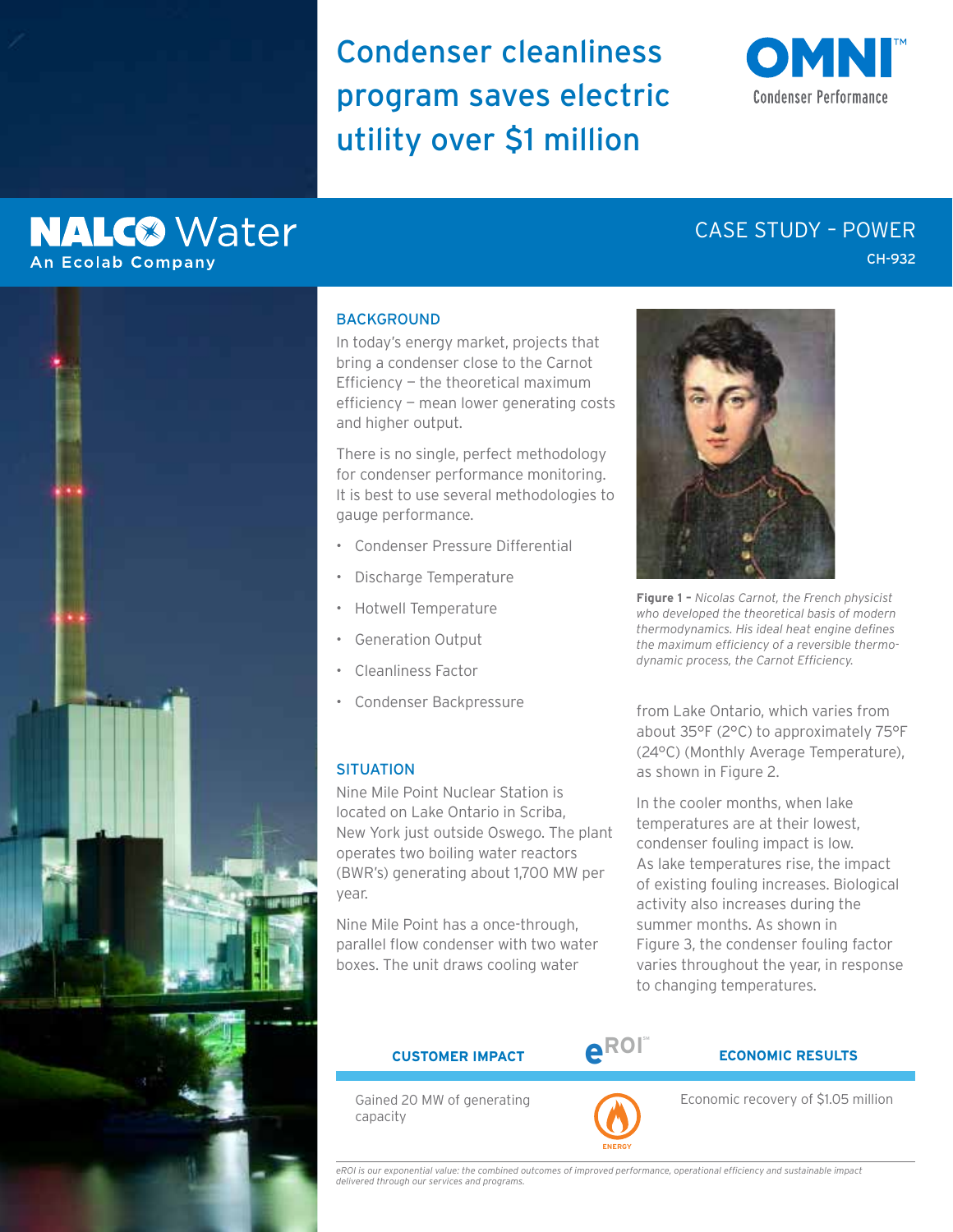

**Figure 2** *– Cooling Water Temperature varied throughout the year.*



Figure 3 – *Gross Output vs. Lake Temperature*

The impact of condenser fouling was greatest during the even years, the second year of each two-year refueling cycle. This, coupled with high temperatures during the summer months, resulted in condenser back pressures and discharge temperatures approaching, respectively, their manufacturer and state-mandated limits.

Figure 4 shows the output curves for the years prior to the de-silting of Unit 1's condenser. In the second week in June 2006, Unit 1's condenser was cleaned to avoid problems caused by excessive back pressures predicted for August. Following the cleaning, periodic chemical treatments were started. Their frequency increased over time. Cleaning, in conjunction with chemical injection, improved plant performance for the remainder of the cycle. This improvement in generation continued through the first half of the cycle started in 2007. In 2008, the cycle started to repeat and back pressure curves predicted that operations would again face challenges during high lake temperature months.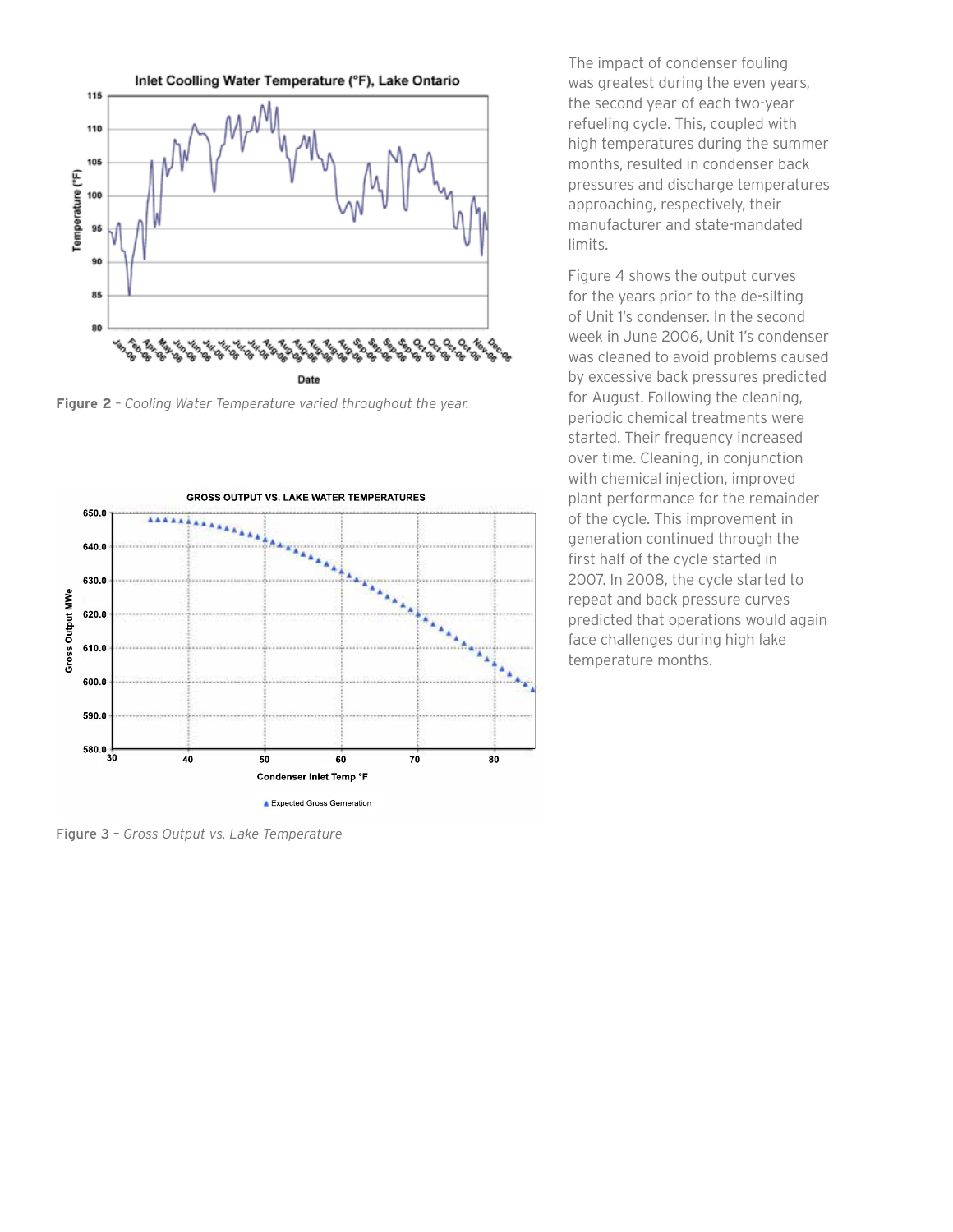



**Figure 4** *– Condenser Cleanliness Factors varied with the seasons.*

### SOLUTION

The efficacy of a cleaning program was proven, but holding the gains from any cleaning required followon maintenance. A team formed to address the issue developed an online condenser cleaning program designed to restore condenser performance by removing the maximum amount of fouling deposits in the shortest period of time. A maintenance dispersant program would hold the gains.

Organic material and microbial deposits bind inorganic material like silt, iron oxides and other solids into amorphous, insulating deposits. High-level halogenation, using bleach, oxidised the microbial deposits and made the cleaning environment more alkaline. The bleach was followed up with bromine, which improved microbial kill and penetrated the deposits. A bio-detergent was added to disperse and flush the deposits from the system.

Following the chemical cleaning, Total Residual Halogen (TRO) was reduced  $-$  using sodium bisulfite  $-$  to meet the plant's discharge requirements.

Holding the gains achieved by the chemical cleaning required new technology. 3D TRASAR™ Technology, part of the comprehensive OMNI Condenser Performance program, combines an inert, fluorescent signal with a fluorescent functionality attached to a polymer backbone — a chemical "tag" which reacts to stress on the dispersant polymer — to deliver superior dispersion and deposit control.

Measured using a multi-channel fluorometer, the inert material acts as a benchmark, a measure of total polymer present. The chemical tag, measured by a different channel in the fluorometer, registers the amount of active polymer present. Comparing the concentrations of inert and active polymer — and the rates at which they change — delivers dispersant control based on the amount of dispersant needed at any given time.

### **RESULTS**

The Condenser Fouling Factor, calculated using The Heat Exchanger Institute's methodology, provides a direct indicator of condenser performance. It is the ratio of the existing to the expected overall heat transfer coefficient.

### $CF = U_m/U_0$

The overall heat transfer coefficient is derived from the heat balance across the condenser.

 $U_m = Q/A(LMTD)$ 

Where:

 $U_m$  = Measured heat transfer coefficient Btu/hr-ft<sup>2</sup>-°F

- $U_{\rm O}$  = Expected heat transfer coefficient Btu/hr-ft<sup>2</sup>-°F
- A = Effective heat transfer surface ft<sup>2</sup>
- LMTD = Log mean temperature difference °F
- Q = Heat rejection rate, Btu/hr